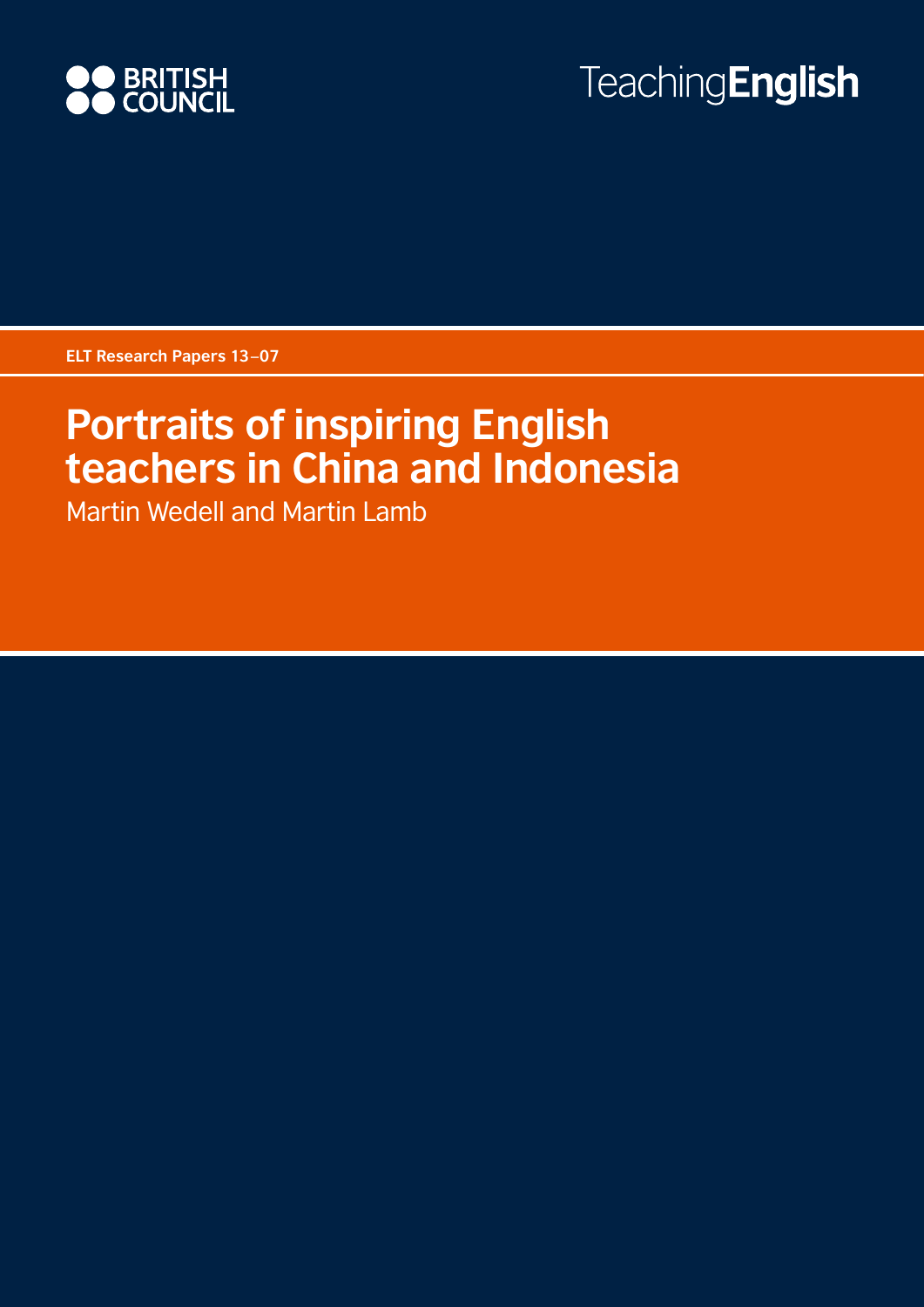**ELT Research Papers 13–07**

# **Portraits of inspiring English teachers in China and Indonesia**

Martin Wedell and Martin Lamb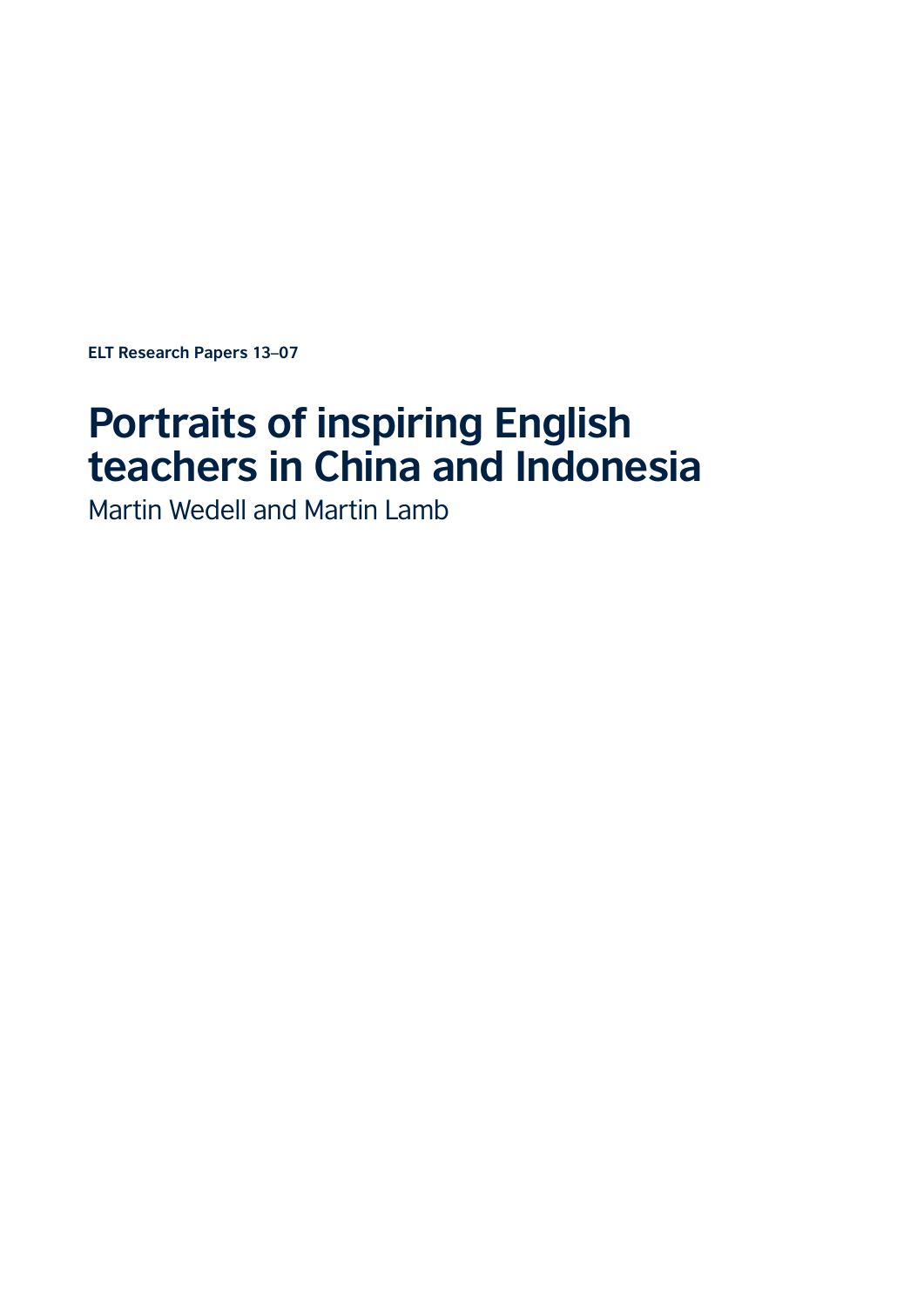ISBN 978-0-86355-718-7

**© British Council 2013** Brand and Design/D091 10 Spring Gardens London SW1A 2BN, UK

**<www.britishcouncil.org>**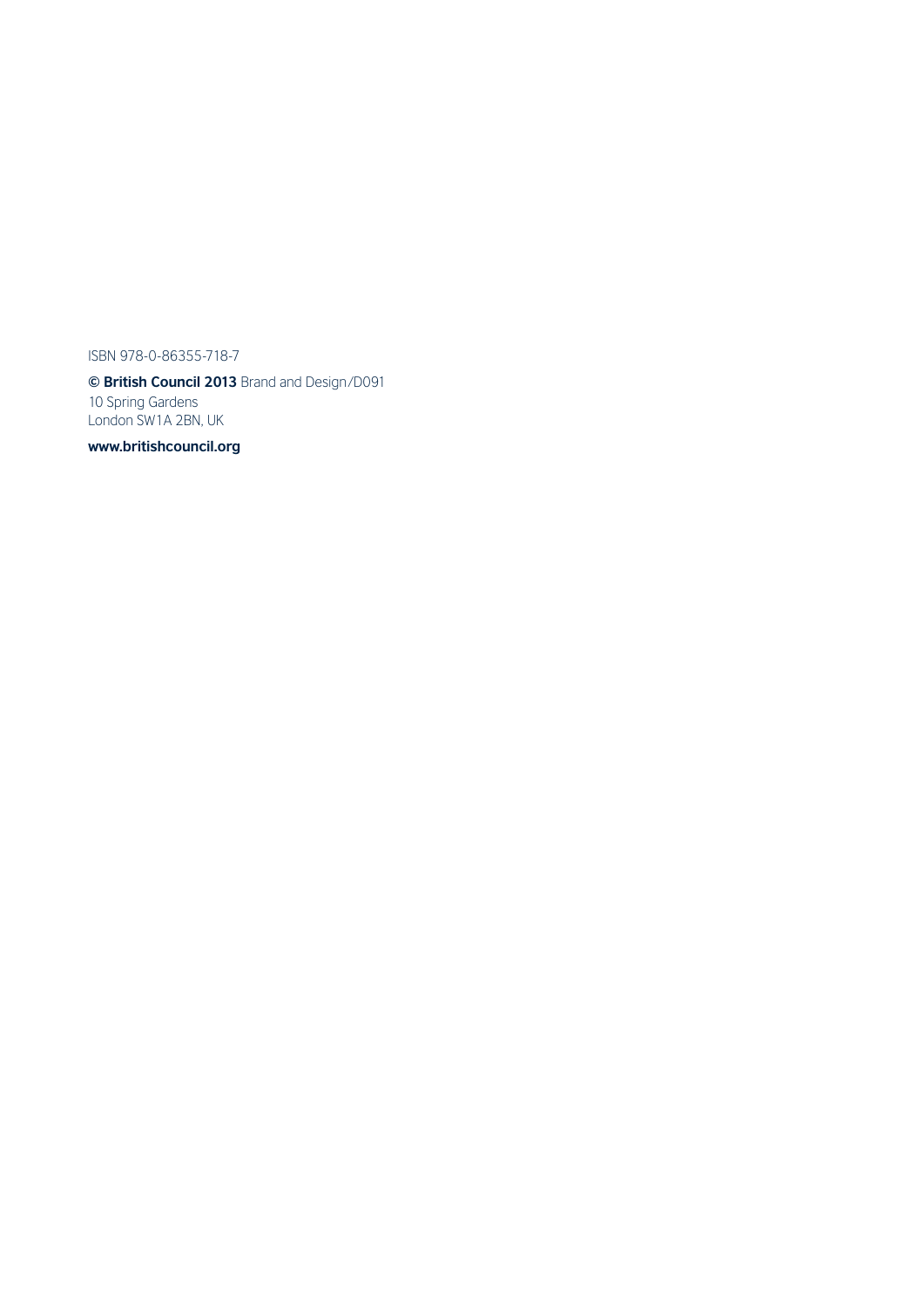## **About the authors**

Martin Wedell is Senior Lecturer in TESOL (Teachers of English to Speakers of Other Languages) and Head of International Education at the School of Education, University of Leeds. He has been a language teacher, materials writer, teacher educator and test developer in the UK, Kenya, Saudi Arabia, China and Hungary. He teaches modules on Teacher Education, TESOL Change, and Approaches and Contexts, on the MA TESOL at Leeds and in China and researches ways of supporting the local implementation of national TESOL changes.

Martin Lamb is Senior Lecturer in TESOL at the School of Education, University of Leeds. He has taught English as a Foreign Language in Sweden, Saudi Arabia, Indonesia and Bulgaria and has also worked as a teacher educator on development projects in the latter two countries. At Leeds he is Co-ordinator of the MA TESOL programme and teaches a range of undergraduate and postgraduate courses. His main research interest is language learning motivation and identity.

The two authors would like to extend heartfelt thanks to the two research assistants on this project:

- Ronggan Zhang, Senior Lecturer in English at Yuexiu Centre for Educational Development, Guangzhou, China.
- Ibu Nilawati Hadisantosa, Senior Lecturer in English, Faculty of Education, Universitas Atma Jaya, Jakarta, Indonesia.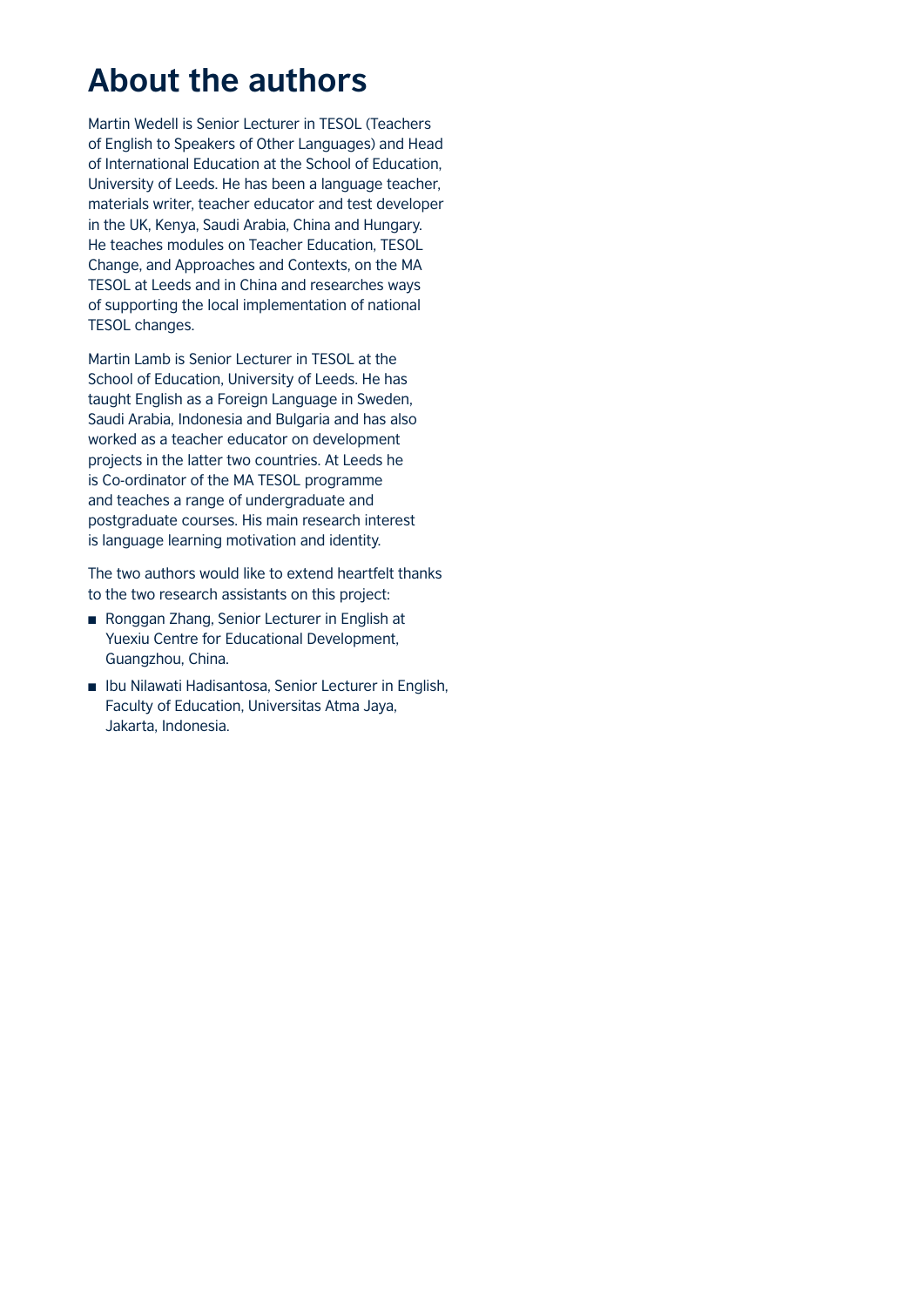# **Contents**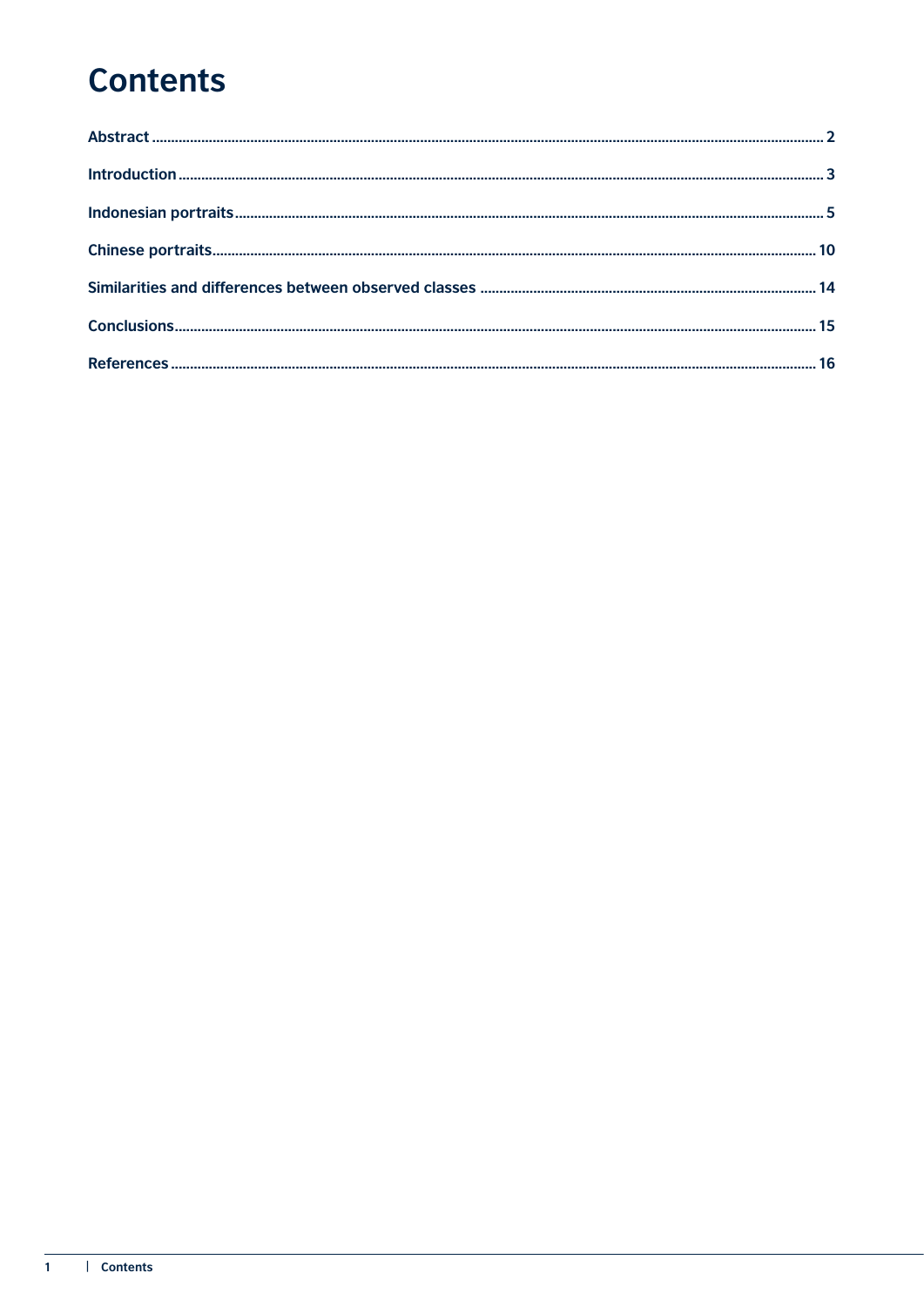## <span id="page-5-0"></span>**Abstract**

The first report on our English Language Learning and Teaching Research Award (ELTRP) funded research project presented the data from a short survey (n = 279) which asked learners aged 14–22 to nominate and then describe state school teachers who had inspired them. The names of 168 different teachers were proposed, of whom 20 received two or more nominations.

Here we report on following up a subset of eight of the nominated teachers. Through visiting them in their schools, observing one of their classes and talking to them about their teaching principles, we aimed to obtain snapshots of what inspiring teaching looked like in context, and of some of the thinking that underpinned such teaching.

As can be seen in the observed lessons below (and the accompanying video extracts), inspiring teaching looked very different in different classrooms. Discrete reasons for such differences are inevitably extremely complicated to untangle, but we suggest several features of the political and social contexts within which English is taught in the two countries, which we feel may help account for many of the differences we observed.

The inspiring teachers had things in common too, most notably they really cared about their profession and their subject, and about how to convey their own enthusiasm to their learners in ways that would encourage them to begin to care about learning it too. However, we also realised that the visible expression of each teachers' care, as demonstrated through their in and out of class behaviour, was different and that it was bound to be so, since it had been shaped by their individual experiences of negotiating the norms and values of their particular school and classroom contexts over time.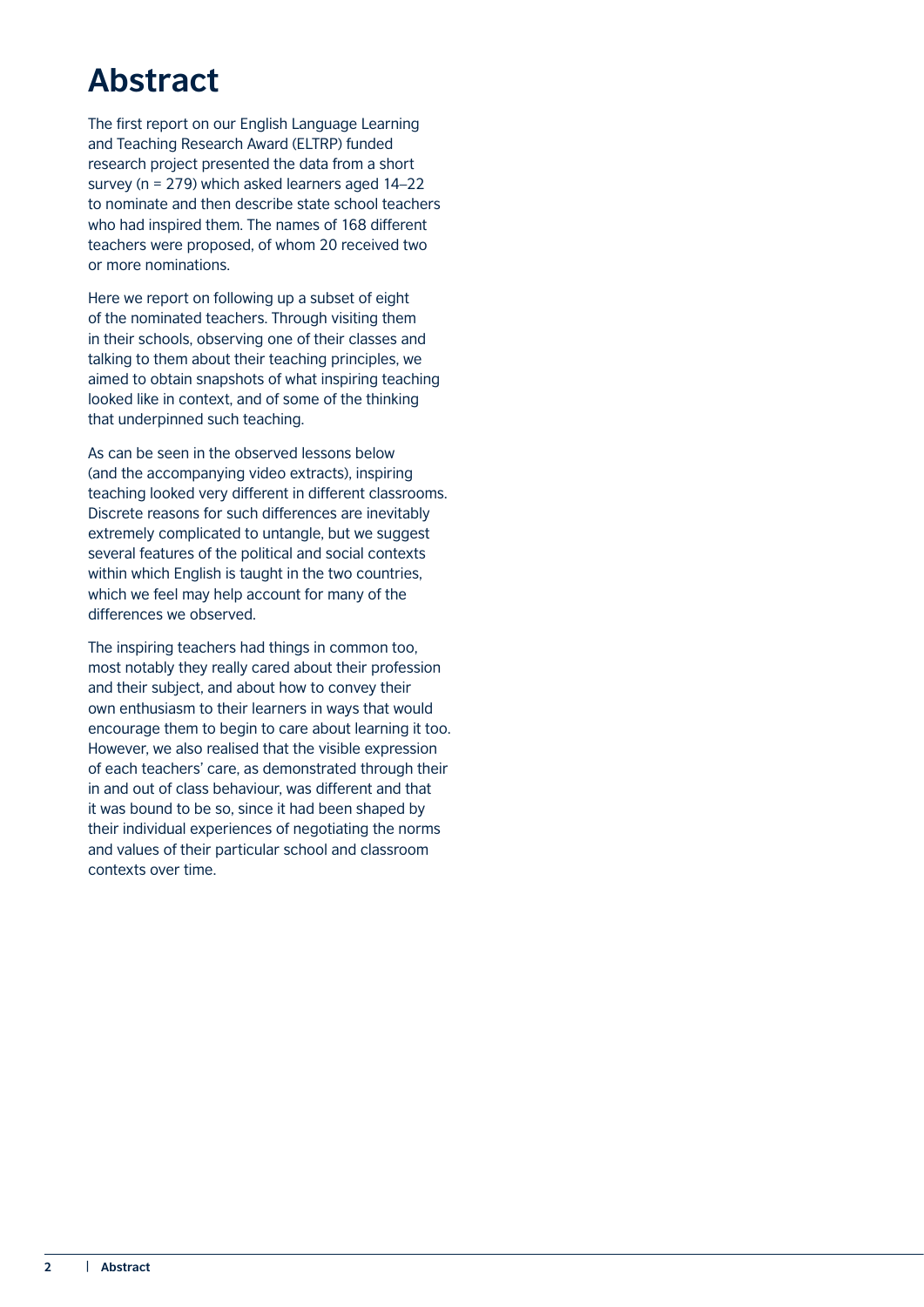# <span id="page-6-0"></span>**Introduction**

It is well recognised that motivation is a key ingredient in good educational practice: ideally people come to classes motivated to learn, and teachers build on that foundation. In the field of language education, there is a growing awareness of what constitutes motivational pedagogy (Dörnyei, 2001), informed by increasing numbers of research studies (e.g. Moskovsky et al., 2013; Guilloteaux, 2013). Our particular interest is in the kind of motivational teaching that anticipates the time when teaching is over; that is, teaching that inspires learners not only to do the teacher's bidding in the class but to study independently, of their own volition, over many years, through the vicissitudes of adolescent or young adult life. Especially in global contexts where formal education is circumscribed in time and resources, this is the only way that foreign language competence is reliably achieved.

This is the second part of a report on a research project which aimed to identify and describe a number of state school English teachers in Guangzhou, China and Jakarta, Indonesia who had inspired learners, changed the way they felt about the subject and persuaded them to invest time and effort in studying the language beyond the classroom. In this report we first briefly describe the mechanics of the visits, then present portraits of four teachers, two from China, two from Indonesia, including short video extracts from their lessons. We have chosen these teachers because of the contrasts they present to their compatriots and to the teachers in the other country. We believe they illustrate some of the diverse ways in which language teachers can inspire learners, and we hope their example may inspire other teachers to continue searching for their own unique form of inspirational pedagogy.

#### **Visiting the teachers**

Apart from having multiple nominations, the teachers we wanted to visit needed to be still currently working in the Guangzhou or Jakarta area, in a regular state school. We also wanted to include teachers from both junior and senior high schools. Once we had identified teachers who met these criteria, our intention was for our research assistants to send them a letter which described the research briefly, explained that they had been nominated as an inspiring English teacher, asked permission to visit, observe and interview them in their schools, and gained their consent for the audio/video recording. In reality, the research procedure in each country differed.

#### **In China**

School visits stretched over a month. They would have been impossible without the help of our research assistant who is an Educational Researcher/Teacher Trainer working in one of the District Education offices in Guangzhou. Three schools (two junior secondary and one primary) were accessed through his obtaining permission to visit and film in advance from districtand then school-level leaders. At each school the visit was a fairly formal event, with at least one senior member of the school staff (the Head, Deputy Head or Head of English) welcoming us with refreshments prior to the observation and then being present at the interview. Two of the three observed lessons were in normal classrooms and one in a special room used for observations. (The primary school lesson data was not analysed since the teacher was ill on the day, and what was seen did not do her justice). The lessons were all revision lessons, and it is impossible to judge the degree to which they were normal lessons, though they were clearly lessons that the teacher believed to be potentially inspiring.

Access to the fourth school (senior secondary) was through the research assistant's personal connections. At this school there was no formal welcome and we met no member of the school staff apart from the nominated teacher. The lesson here took place in a 'model lesson' classroom, which had banked rows of cinema-like seats looking onto the classroom.

#### **In Indonesia**

In Indonesia, our research assistant, a senior lecturer in a prestigious higher-education (HE) institution in Jakarta who has been involved in teacher development and curriculum projects over many years, recognised some of the names on the list of nominated teachers and confirmed that they had a good reputation; by contrast, the teacher who received the most nominations was not known to her. We selected the latter teacher plus three of the others for possible visits. The research assistant approached the head teacher in each school by letter, briefly describing the research project and explaining that we would like to invite the nominated teacher to participate further in the study. In all cases the head teachers had no objection and either passed on the letter to the teacher concerned, who then contacted the research assistant directly, or the research assistant made a follow-up phone call and contacted the teacher that way.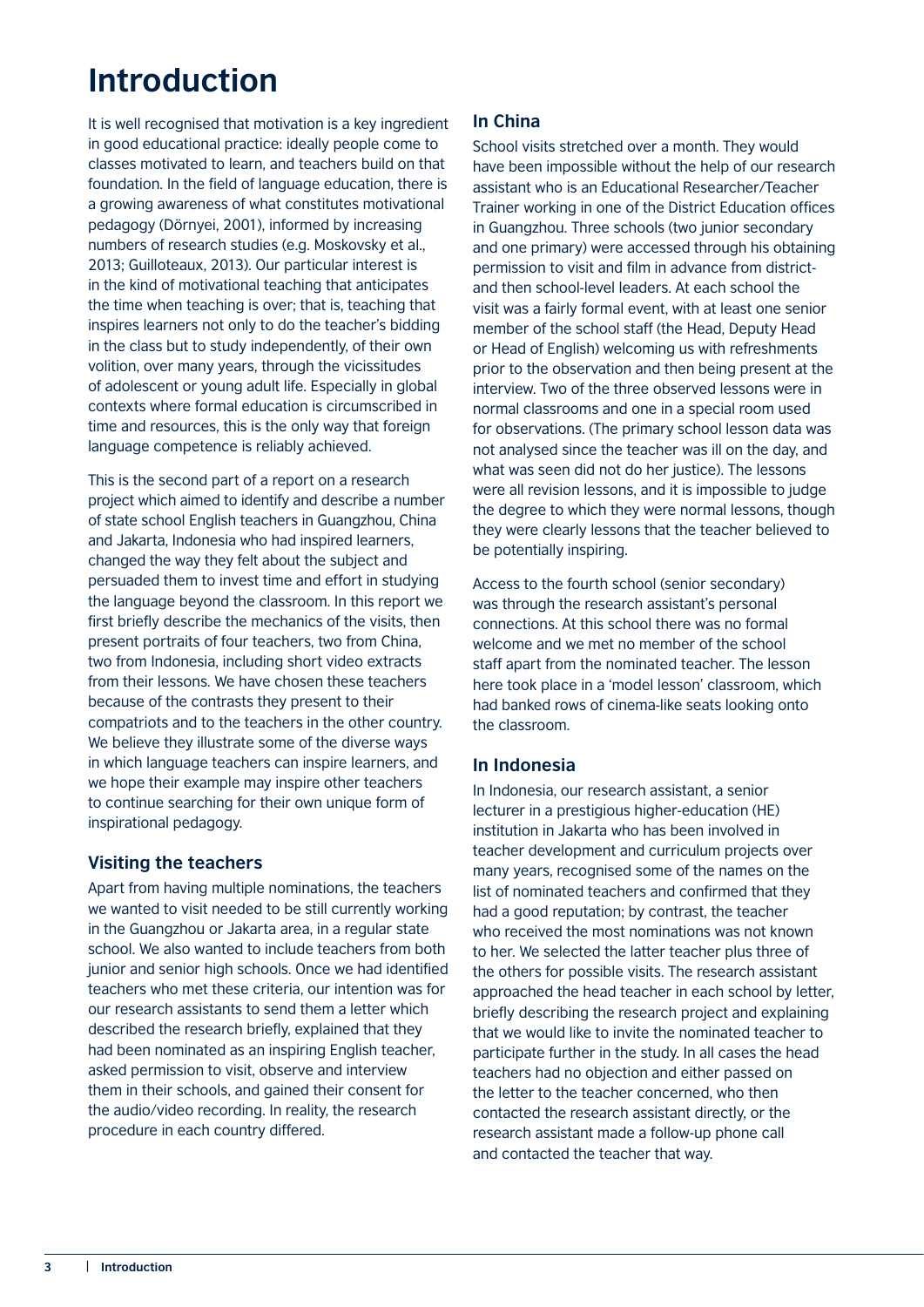The visits themselves were all low key, involving only a brief stop to pay compliments to the head teacher or his/her deputy before the teachers themselves took over responsibility for our visit. All the lessons took place in the teacher's regular classrooms, and at least three of the lessons were clearly what was going to happen anyway – the teacher did not prepare a lesson especially for the observation – while the fourth (Kartika) was partly revision, partly new. The informality of the Indonesian observations may reflect these Jakartan schools' relatively relaxed attitude towards foreign visitors, as well as the relatively high status of these particular English teachers in the schools' hierarchy.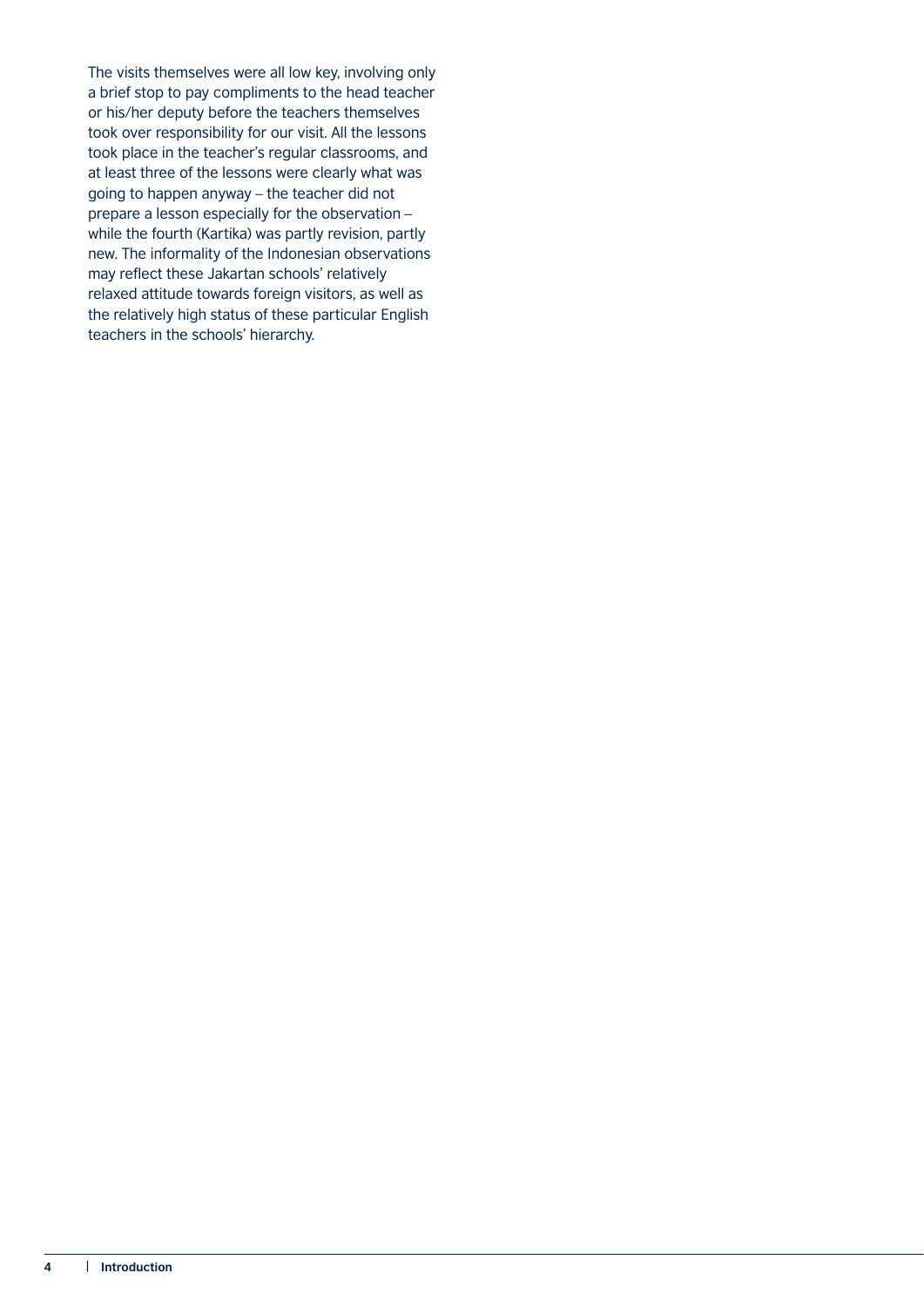## <span id="page-8-0"></span>**Indonesian portraits**

#### **Ibu (Mrs) Kartika**

Kartika has been an English teacher at Junior High School (JHS) 157, East Jakarta, for ten years, having previously worked at another school on the outskirts of Jakarta for ten years. She never intended to become a teacher – it was suggested to her by her husband as a job that would allow her to spend plenty of time with her three growing children – though now she really enjoys it.

#### **Training**

Kartika has a Teaching Diploma from Universitas Islam in Bekasi; this was a one-year programme that included a practicum, and she began teaching immediately afterwards. Working in regular state schools, she gets occasional opportunities for in-service government training courses but these are usually just one-day events. Her main chance for self-development, she believes, comes through the inter-school student competitions in which she often represents JHS 157; for example, taking a group of students on a residential long weekend for an English language speech contest, or a storytelling competition.

#### **Learner comments**

Kartika had a very high number of nominations (27) though almost all were from students currently in her junior high school who had been taught by her the previous year. Respondents praised both her personal character and her teaching skill. Running through the comments though was an apparent contradiction: she was kind and yet strict, her teaching was great fun but also disciplined. She was also praised for her energy and fighting spirit, and evidently was more than a teacher to some pupils – they felt they knew her as a person. Her lessons were enjoyable and full of humour, yet pupils also claimed they learned a lot.

#### **Teaching principles\***

According to Kartika there is a pervasive view among Indonesians that English is difficult to learn: 'you know that English is such a terrible thing for most of our people, our students, yeah, they don't like English very much, they hate English, so I can change their point of view about English, English is very, very fun, so I'm teaching them, I always strive to make my lessons fun, so they don't feel stressed.' She became aware early in her teaching career of the challenge this attitude presents to teachers, and resolved to overcome it. Her first step, she said, was to change her relationship with the learners: 'They like my style of teaching because I make myself as a student so I see things

from their perspective.' She allows her students to become 'friends' with her on Facebook, and to send her emails. Her sense of humour and liking for friendly banter was very evident in the observed lesson, though things never get out of hand, and she urges the learners to concentrate and work hard: 'I'm very strict about discipline.'

Another of her priorities is to demonstrate that English is not as difficult as they think. In her grammar explanations she always stresses how simple it is, and points out the similarities with Bahasa Indonesia. When giving a writing task, she tells them 'you can write, it's easy, it's not difficult to write in English, but I tell them how to do it first, so they can then practise right away with me.' Likewise, she encourages learners to practise speaking as much as possible: 'Forget about the mistakes in grammar … I say to them I understand what you say, you understand what I say.'

She believes students are motivated by working in groups. She regularly gives them tasks to do, a recent one being 'how to make a pizza'. The groups had to find out using the internet or by asking family members and then present their findings in front of the class. The same strategy can be used to teach grammar. If the next week's topic is 'adverbs of manner', she says, she asks groups to use the internet or other sources to find out about them and then report back: 'If a student finds by themselves, they will understand easier than if I tell them about it.' Her class textbook is *English on Sky* (sic), but she doesn't have to use it. She chooses whatever materials are suitable to the curriculum themes: something to make the students active.

She admits that her very energetic style of teaching, in a non-air-conditioned classroom of 40 students, can be wearying and she occasionally loses control: 'Sometimes I get angry with them, sometimes … then they don't feel relaxed any more, and so I feel really guilty, so later I just get them laughing again, joking.'

\*some quotations are translated from Bahasa Indonesia

#### **Observed lesson**

This was a Year 9 class of 40 students, aged 14–15, seated in the standard Indonesian format of paired tables – five columns of eight students across. The first 50 minutes of a regular 90-minute class was observed. Kartika led the lesson energetically throughout, finding time to relax when students were working on exercises. At these times she sat at her desk at the front, occasionally going to help students who put their hands up for assistance. Students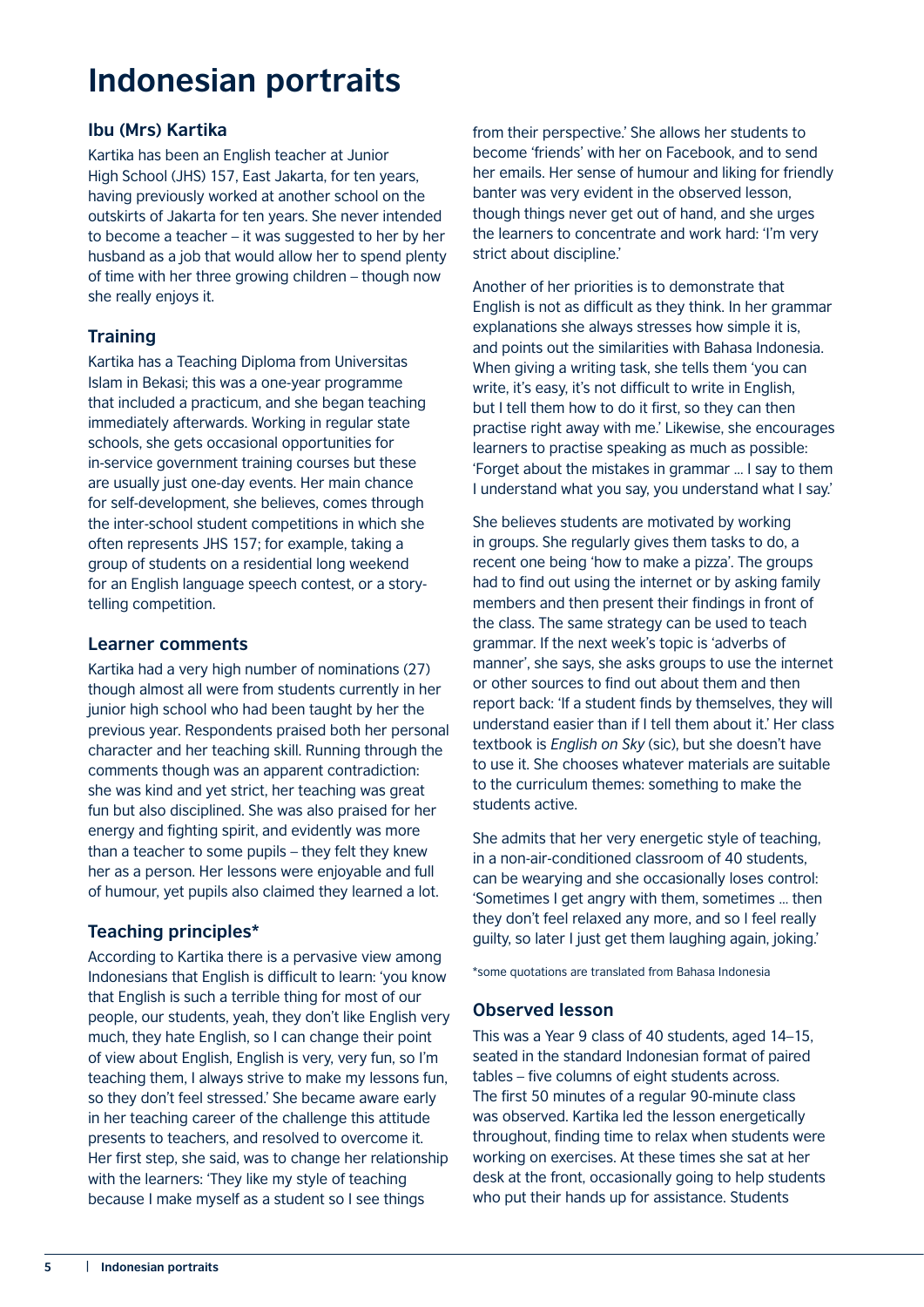naturally worked in pairs, with the person seated next to them, and occasionally the pairs co-operated with the pair sitting in front or behind them.

#### **Outline**

The teacher (T) introduces lesson (in English) telling students that they'll sing together the song Beauty and the Beast (Celine Dion version), which they've done before. She first tries to elicit the gist of the story from students though only one student contributes. [five minutes]

- **1.** T plays song (2x) while students do a gap-fill exercise in their worksheets. [ten minutes]
- **2.** T puts up PowerPoint (PPT) slide showing a poster of aspirational aphorisms (e.g. 'I CHOOSE … to live by choice, not by chance; to make changes, not excuses...') T says this poster is the theme of the lesson and explains each line; she then translates each line into Bahasa Indonesia and checks that students understand, elaborating on the message of the poster. She gets noticeably more response from students now she's mixing English and Indonesian. [eight minutes]
- **3.** T goes through gap-fill answers using an answer key projected on the board. [seven minutes]
- **4.** Now all students have complete lyrics, T plays the song again and some students sing softly as they listen. [five minutes]
- **5.** T goes through students' photocopied worksheet 'Let's learn to construct texts' (a topic from the genre-based national curriculum). As with the poster, T narrates sentence by sentence, immediately translating to Indonesian and giving further explanation. She often elicits answers from class, and sometimes the whole class gives a choral response, sometimes just a handful of students. Occasional joking and joshing, mainly on the theme of love. [five minutes]
- **6.** T asks the students to tell the story of *Beauty and the Beast* from memory, but it seems most have forgotten it, so T tells it herself, while relating it to principles of text construction (e.g. including components like 'orientation', 'complications', 'resolution'). Again she regularly pauses in mid-sentence to elicit key words or phrases and students respond as one. [ten minutes]
- **7.** T explains a grammar point about action verbs and elicits some examples. [four minutes]
- **8.** T gives task (in photocopied materials) students read and identify the structural components of a new text and look for action verbs. Students work individually but sometimes consult with partner. [ongoing]

#### **Video extract**

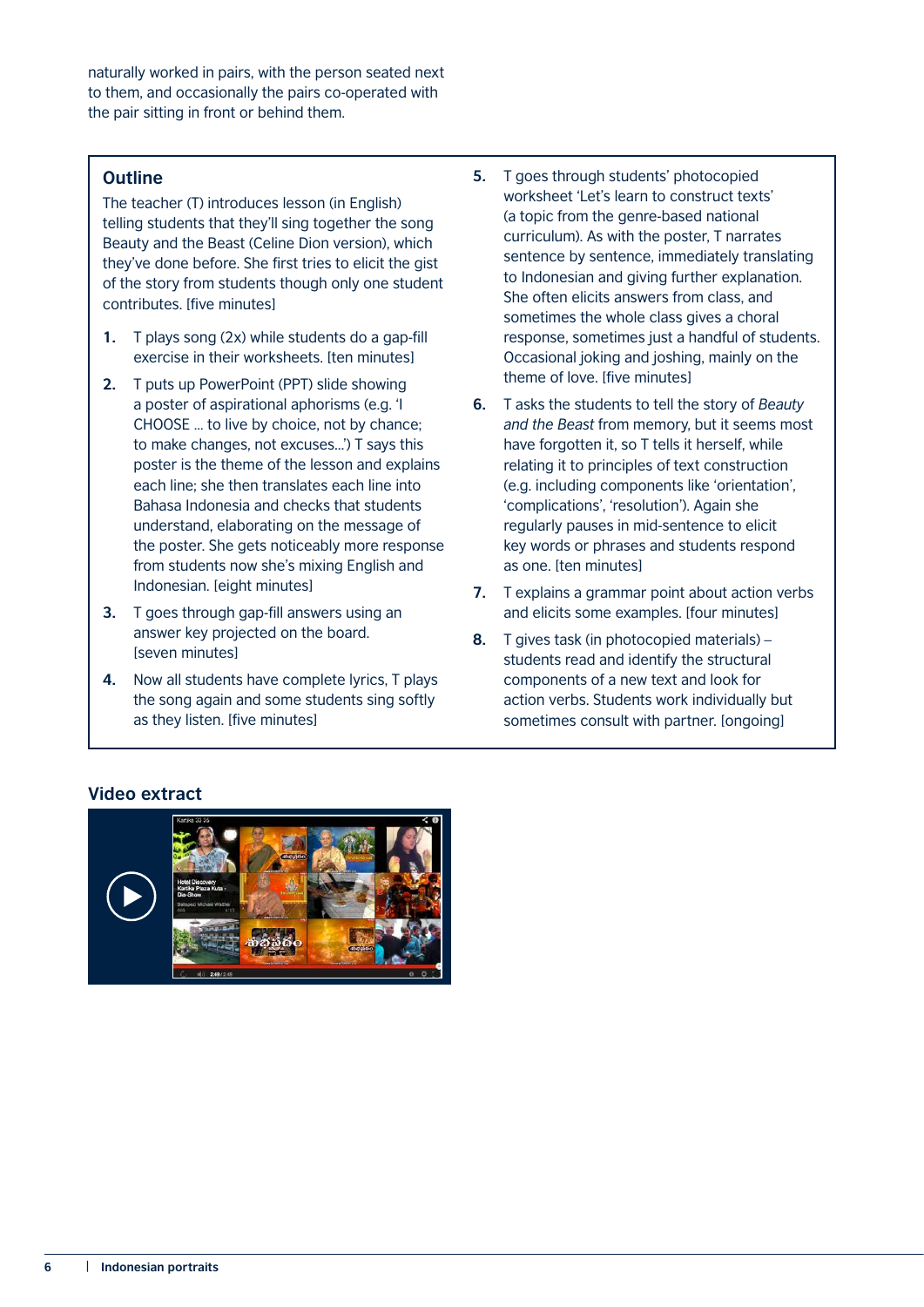This is a three-minute section, 32 minutes into the lesson (the beginning of Stage 7), where Kartika is mediating the story that learners have just read (and previously heard in the Celine Dion song), bringing out the important learning points; that is, the generic components of a narrative, such as 'protagonists', 'orientation' and 'complications'. Most of the time she uses Bahasa Indonesia, occasionally slipping in English words and phrases. Earlier in the lesson she had asked the Indonesian research assistant, a senior academic, whether it was OK to use Indonesian in the observed lesson. There are strong professional pressures on teachers to use the target language at all times, but she believed that many learners would not be able to participate fully in the lesson if she used English. This extract showcases Kartika's passionate style of teaching, which holds the learners' attention for long periods. It also demonstrates her friendly and humorous manner – towards the end of the clip, she indulges in some self-mockery by asking the learners whether she is more like the beauty or the beast, to their obvious amusement.

#### **Ibu Endah**

Endah is an English teacher in a middle-ranking senior high school in East Jakarta, and she has worked there for 29 years, enjoying the relatively peaceful environment, the colleagues and the support she gets from the head teacher. She has worked in other institutions, including a large private language school in the city where she met her English husband, but for the past seven years she has concentrated on her work at this school. She says she has never been interested in moving into administration or management, as it would distract her from her regular teaching.

#### **Training**

She studied for a degree in English Language and Literature, a course that included some practical teacher training. She feels she learned a great deal by working at other schools: 'If I just teach here I don't improve because I do not meet other people but because I taught in other places that improved me a lot, especially in [private language school], I had to take international certificates, FCE, also CPE, that improved me a lot and I taught higher levels of English and that make me learn more.' She is a British Council virtual teacher, co-operating with other teachers and using materials provided by the British Council to make lesson plans together. She also attends workshops regularly at the American Regional English Language Office (RELO). She says she offered this opportunity to other English teachers in the school but they told her they didn't have time to attend: 'Well I don't have time too, but I try to make time!'

#### **Learner comments**

Endah was nominated by five students, who had a range of compliments for her. Three mentioned her patience/kindness, and ability to keep a disciplined class, and explain language points in full, while remaining cheerful. She was a 'teacher who can make their children laugh, yet still serious in the class'. All said she made them more interested in the language, while three of them said they feel more confident having had her as a teacher, mentioning the way she praised them for their ability to use the language. Two students mentioned her excellent English and one went on to praise her for her extensive cultural knowledge of the UK.

#### **Teaching principles**

Endah thinks that students come to her school with a low motivation to learn English: 'Maybe because their school before they were not well, or [they] didn't get enough, like that, so I try to motivate them by giving good materials, interesting materials, it is closer to the nature of language.' She never has any difficulty finding new materials, which she can adapt for her teaching: 'Oh there are lots, especially the British Council … I've got a lot of listening from them, the internet. I've also bought a lot of books, I've had a lot of training so I can open more websites, addresses, so at home I mostly use my laptop to browse, "I'm going to teach this, what is it?".' She also invites students to bring materials to class, which they do, especially English language songs which they like and which they enjoy translating into Indonesian.

As for the new students entering her school, she says 'I don't want to make it difficult for them, so that they can perform, the most important thing is that they have … self-confidence to talk in English, in a simple way.' This sometimes means giving them praise or even rewards for their good work. By contrast with some other teachers, she wants her students to be active in class: 'I don't like it if the classes are without spirit at all, what can I do there?' By enabling the students to enjoy her classes – 'I can see the expression on their faces' – she enjoys teaching them. However she feels she is not always able to give them the experience they deserve: 'I don't have enough time … too many classes, and administration is very demanding, also marking so much, preparation's a lot, everything takes time, I feel so sorry for them, you know, but I try to make a great time in class.'

Endah also makes sure the students know how important English can be for their future, especially in the capital city where even small children can speak some English: 'I said "make use of your ability, and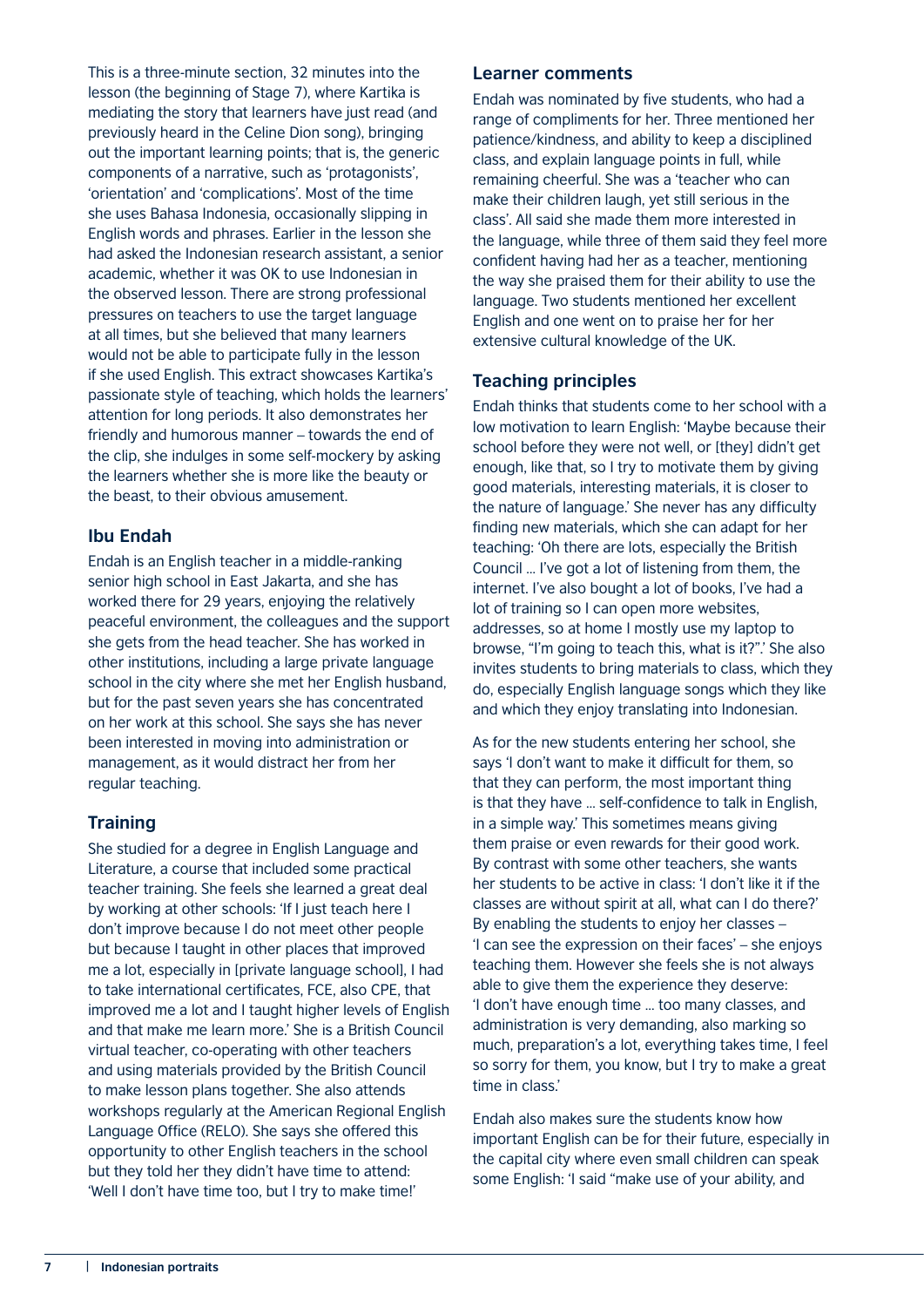improve it more and more, because you can feel it, that it will help you later on, you can contact anyone around the world, or you can get access to people around the world, you can get kind of scholarship from anywhere, so make use of that".' Of course another way English is important is as an assessed school subject. The Year 12 students in the observed lesson will face a high-stakes national exam at the end of the academic year. Endah says the students do want to score highly, but she does not appear too concerned about it at this stage, and very few students mentioned assessment in their comments. Since there is no speaking assessment, the topic of the observed lesson was completely unrelated to the national exam.

#### **Observed lesson**

This was a Year 12 class (ages 17–18), and the first half of a regular 90-minute session was observed. Approximately 32 students were seated in paired tables facing the front (the standard school layout). The teacher stressed that this was a lesson they were going to do anyway, to practise students' oral debating skills, and that we would not see much teaching going on. At the end of the lesson (which we did not witness), the teacher gave feedback to the students on aspects of their performance (e.g. use of PPT, language errors).

#### **Outline**

The lesson starts with the teacher very calmly asking the students to perform as well as they can, suggesting they take deep breaths if they feel nervous. She asks other students to pay attention and give support to those who are speaking. She invites the first pair to the front, and then she sits at her desk to the side, where she remains for the rest of the lesson, occasionally making notes on things that the learners did or said. [two minutes]

- **1.** The first pair give a presentation, giving opposing views on the issue of 'national exams'; first 'pro' then 'against'. [all approximately five minutes]
- **2.** The second pair topic: 'dating in high school students'. Other students mostly pay attention, though they are free to make occasional comments to each other, or even to call

out to the student presenters.

**3.** The third pair – topic: 'national exams' again. Other students start to chat among themselves. T occasionally 'shushes' them but is generally tolerant of the low buzz of student chatter. This pair includes a rehearsed dialogue as part of their presentation.

- **4.** The fourth pair topic: 'is homework necessary?' When one of the students falters in his presentation, he switches to Indonesian. Other students call out the English words/ phrases that he needs.
- **5.** Fifth pair topic: 'dating'.
- **6.** Sixth pair topic: 'homework'
- **7.** Seventh pair topic: 'dating'
- **8.** Eighth pair topic: 'homework' [ongoing]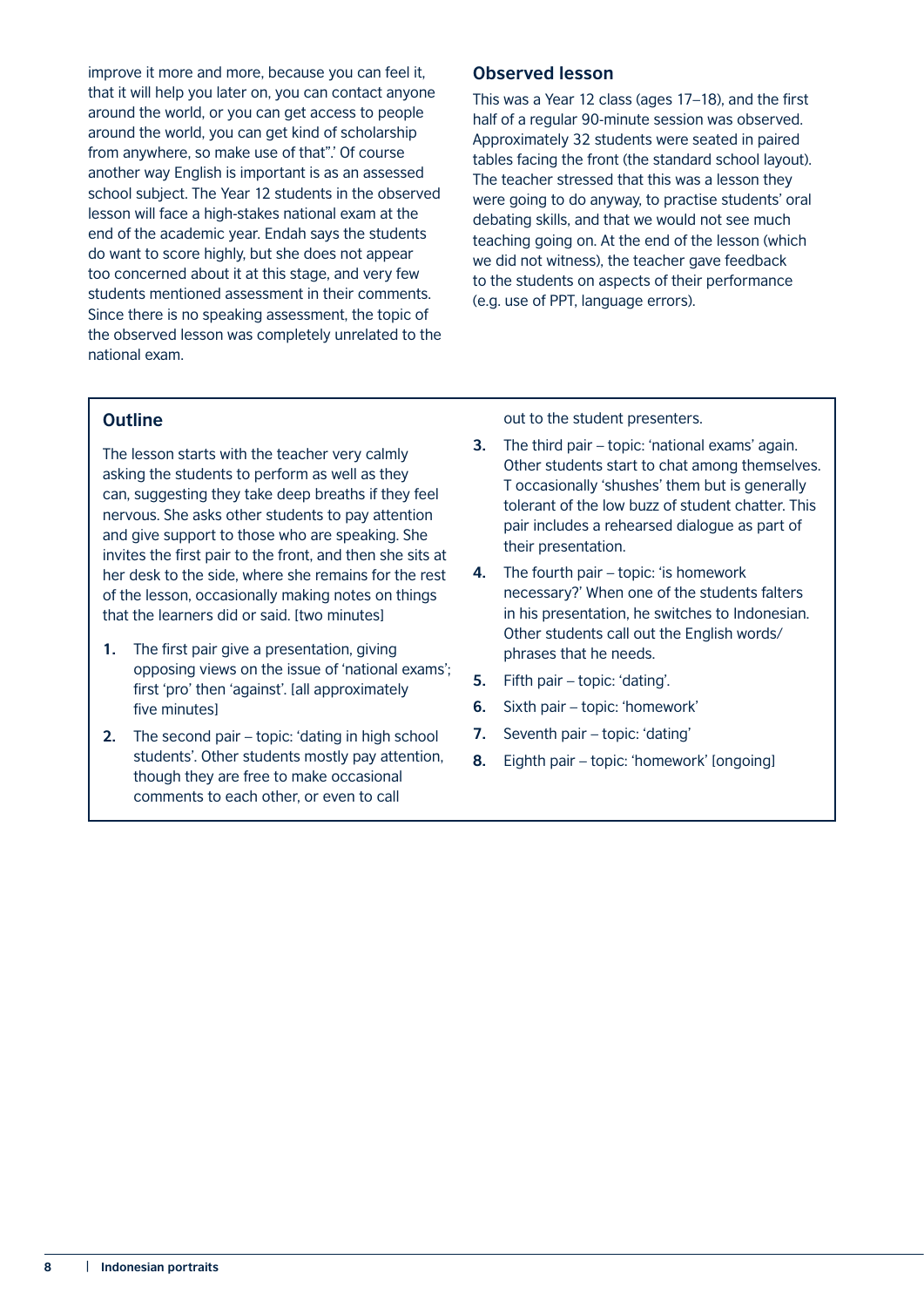#### **Video extract**



The extract is from the very beginning of the lesson (Introduction and Stage 1). The students know they are going to give their oral presentations and Endah gives them some encouragement. The first pair then debates whether the national exam is a good thing or not. The relaxed atmosphere in the class is very evident as the two boys are gently teased. The teacher does not intervene however, and the boys are able to continue to put their case forward without further interruption. This sets the pattern for the whole lesson; the teacher only speaks when there is a breakdown in communication among the students, or when she reminds them to pay attention to the speakers.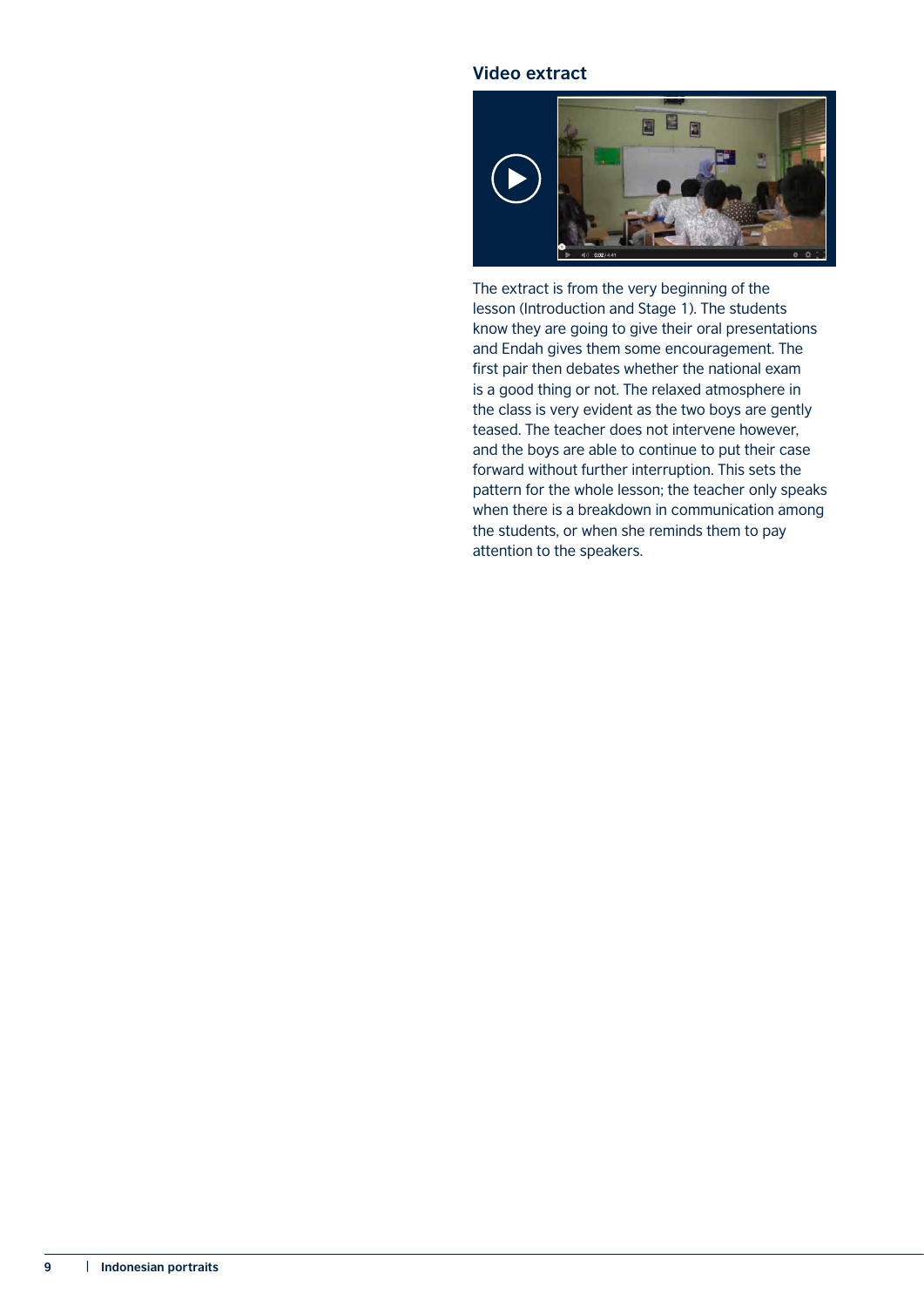# <span id="page-13-0"></span>**Chinese portraits**

#### **Ms Wang**

Ms Wang has been a teacher for 20 years and currently teaches at a senior middle school in a fairly affluent suburb of the city. She started 'teaching' when young: 'I liked to teach what I know especially about English to the younger children in our neighbourhood.' She also remembers having a good English teacher herself: 'My first English teacher is a middle-aged woman who can speak excellent English so I think she laid a very solid foundation for my English learning.'

#### **Training**

She graduated from a four-year English Teacher Education programme at Yunnan Normal University. Most of the training was theoretical but she 'practised teaching for two times for altogether over three months, about four months maybe, I think it was really very helpful for me.' Her only In-service Educational Training (INSET) experience since graduation has been one month at Bourneville College in the UK: 'That was really very happy, and also professionally useful, some parts of it is interesting and also practical here in China where I'm teaching.'

#### **Learner comments**

Ms Wang was nominated by four former students. They emphasised her personal characteristics more than specific aspects of her teaching. She teaches at a school where most students are weekly boarders and nominators highlighted her role as a 'mother' to those far from home, a 'friend' at times of illness, and her patience and encouragement, ('she taught me to persist and not give up'; 'she made me feel good about myself').

#### **Teaching principles**

Ms Wang believes that good 'teachers normally have some common quality, they are kind, ready to help, positive, warm hearted maybe.' (These were many of the things that her students said about her.)

She saw preparing students for their future lives beyond school as an important feature of her role. 'I say that learning English is not only about learning English. […] In class I will take every opportunity to teach them some of the qualities that they need very much when they get into the society. […] For example, I said I'm trying to be a POP teacher, P refers to positive, O of course to optimistic and the other P refers to persevering. I think these are the qualities I'm trying to make all my students to have. […] Sometimes I think they will not need the knowledge of English that I taught them, but they will always need these qualities.'

She also believed that it is important to show learners, especially weaker learners, that they can learn by themselves, in order to make them interested in English. 'I'm not just telling them the answers. I want them to know that if they think carefully, if they try, they can find something out for themselves. […] English learning is not that difficult. […] I am trying to do this to make them interested, if they are interested they can make progress.'

When asked, Ms Wang explained that not all classes were purely grammar focused in the way the observed lesson had been. 'Usually our English classes are divided into classes for words and expressions, reading, writing, something like this, so they are different, but in every unit there will be a grammar class.' However, the content and format of the university entrance exam, which learners will be taking in two years' time, did influence her teaching: 'Of course, that's what we are doing every day.'

She viewed competition between student groups as normal as 'all the classes in our school were divided into groups.' Teachers are responsible for deciding how to reward top-performing groups. 'I would give them some prize of course for the winners and of course the prizes are prepared by myself.' Some of Ms Wang's prizes had the potential to support learning, for example 'very small notebooks […] students can write down the words that they cannot remember […] and I ask them to take that notebook with them whenever there is time.'

#### **Observed lesson**

The focus was attributive clauses (AC). Some 50 Year 10 learners, wearing uniforms, and seated in groups of four to six around desks. They worked with a photocopied handout containing exercises and/or examples and with the accompanying PPT. Ms Wang was smiling and approachable (students asked her questions) throughout, and provided positive feedback: 'very good', etc. Groups of students were numbered and competed to answer questions, and marks for correct answers were noted down against their number on the blackboard. Ms Wang used Chinese extensively to repeat instructions (previously given in English), to help students when checking progress on tasks and to respond to student answers. English language use by students was limited to responding to questions, often at the same time. They too used Chinese for some responses, questions to the teacher and discussion within the group. During Activity 2 below, the teacher worked separately at the front of the class with one group of weaker boys for a short time.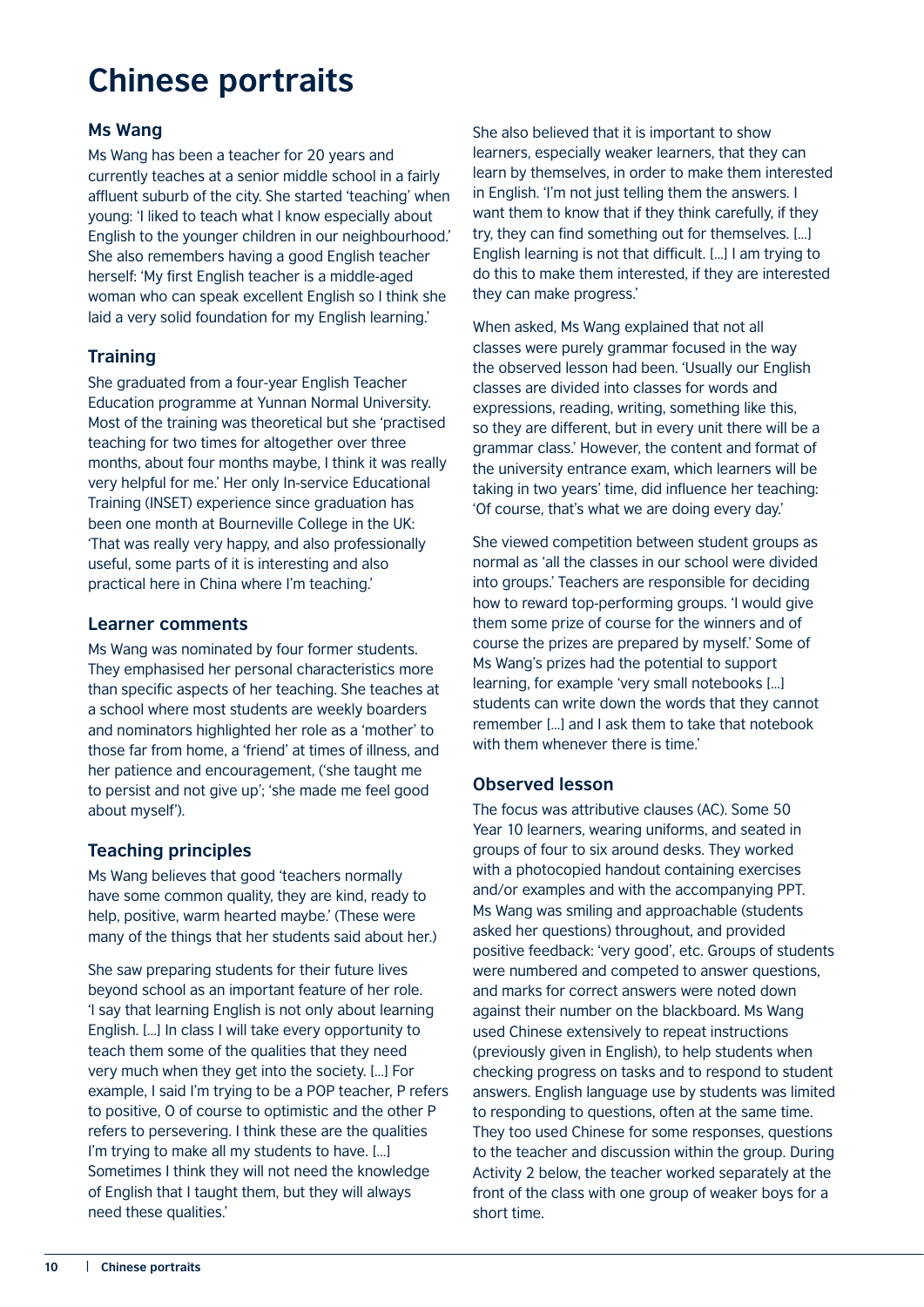#### **Outline**

Introduction: quiet classical music in the background, students spending several minutes rubbing their eyes and temples before rising to greet the teacher. (This is the normal procedure for the first lesson of the afternoon.)

**1.** Questions. 'Attributive clauses (ACs) are used to qualify what kind of thing?' 'What are relative pronouns and relative adverbs?' Simultaneous answers to complete gaps on PPT presentation (2). Students work in groups to find answers to questions on PPT and to complete the chart on the handout. The teacher works at the front with group

of boys, then circulates, helping as needed.

- **2.** Student responses to (2). The teacher answers some questions for them.
- **3.** 'Same as' versus 'same that'. The teacher tries to give examples to illustrate the difference. Students orally answer questions on PPT to show understanding. The teacher asks if there are any questions about content so far. There is a chorused 'no'.
- **4.** When to use 'which', 'that' or 'who'? Questions on PPT. Groups answer. The teacher asks if there are any questions. There is a chorused 'no'.
- **5.** The use of 'very' +N 'The very book', etc. The teacher gives examples in the context of friends arguing, 'I want the very apple I gave you yesterday'. It is used to mean something very definite. Oral answers to complete PPT.
- **6.** Appropriate prepositions for ACs. Explanations and questions in Chinese. Students copy notes from the board.
- **7.** Identifying the differences between ACs and other sentence structures using groups of sentences in a handout. (Some had already been done for homework). Further discussion in groups. The teacher circulates and helps: 'If you have any questions put up your hand.'

Homework: more exercises from handout/book.

#### **Video extract**



The extract from Stage 2 of lesson plan above begins with the teacher at the front of the class giving instructions in English, and then Chinese, for learners to work in their groups (five to six learners around a table) to complete a chart that is on the PPT. While most learners do this, the teacher takes a group of (weaker) boys to the front of the class and explains grammatical points to them (in Chinese). The teacherlearner relationship is relaxed and familiar. While there is serious teaching taking place, there is also a great deal of humour and laughter. The teacher then returns to the body of the class to work with any groups that may need help. However, individual learners also seem comfortable with approaching her for help if needed.

#### **Ms Cai**

Ms Cai has been a teacher for four years and currently teaches at junior middle level at a school in the centre of Guangzhou. She began 'teaching' when she was very young. 'At primary school my English teacher impressed me most. She was a very young and beautiful lady; she behaved very well and taught us in an interesting way. […] She always asked me to help other students because I had better grades in this class. Also I had two sisters and a brother. I always had a blackboard at my home and I loved to teach them all.' The learners that she currently teaches are the same age as her brother, so she feels she understands them well.

#### **Training**

Ms Cai completed a four-year English Teaching BA at Guangzhou University. Most of the taught courses were theoretical 'but I had many chances to teach in some schools. We always used the time such as summer and winter holidays. I went to the countryside to help underdeveloped areas.' She felt that the months she spent in the classroom were 'a good experience for me and very necessary for me to grow up for the job.' Since graduating she has had access to online CPD: 'but I think that's not enough for me. I want to have further.' As a class teacher, she does not think she has time at present.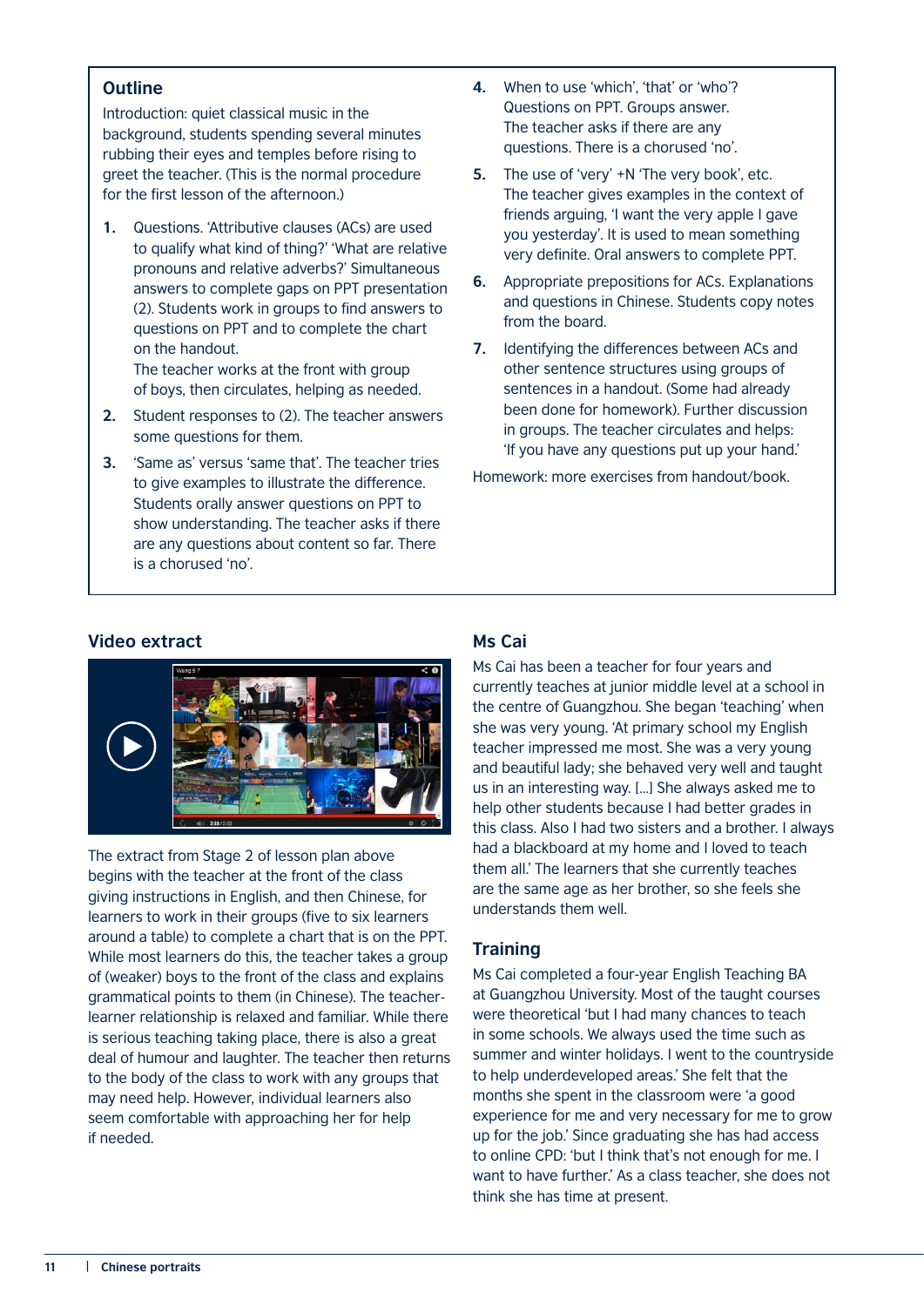#### **Learner comments**

Ms Cai had the largest number of nominations (24) in China. Learners appreciated her use of varied classroom materials (songs, stories and films), her excellent language ability and use of English in the classroom almost all the time, and her ability to explain meanings clearly and to develop her learners' language learning skills and learning strategies. Personally, they admired her sense of humour, her sense of responsibility, her kindness and the manner in which she encouraged learners, told them they had potential and treated them as a friend.

#### **Teaching principles**

Ms Cai felt that making classes interesting for students was extremely important for their learning. She thinks that English teachers, who can use enjoyable songs, films and games with learners, have more opportunity to make classes interesting than teachers of other subjects, who have to 'speak and write on the blackboard all the time and the students listen, think and take notes.'

The teacher-learner relationship also plays an important role in making students interested in learning a subject. Ms Cai has a blog through which she communicates with students out of class. 'My students always say because I love you and want to be your good friend I love English, if you assign something to me I will do it. They always say this to me in my blog, every night.' This out-of-class relationship is 'just like friends, very important I think.'

She remains keen to keep on learning about teaching and likes to 'read books about actual teaching written by Chinese teachers who are so famous in a certain place [that] publishers will ask them to write about what they are doing.'

Ms Cai explained that all activities in the lesson were focused on the textbook unit because 'it's very important for the exam (mid term), because we have to compete with others, other schools, other teachers, so we have the pressure.' She did not agree with burdening children with so much work: 'If I had a child I wouldn't like to burden him/her with so much homework, I would send them abroad.'

Asked about the purpose of the various activities in which learners were asked to translate or recite words and phrases (Activities 2 and 4 above), she said 'I want most of them to have the chance to speak out loudly and practise and because they are Chinese they always have this way to speak out, and at this age they always still need the experience of success so I give them this chance to have success.'

When asked about inter-group competition she explained that grouping learners was part of a research project trying to investigate how 'to let each student make progress. Each group chooses one better student as group leader and other students will study with them, and each lesson they will learn something with others. After class they can study with others and the group leader can teach them.' Participation in the group and the competition marks 'are part of the overall assessment of the students so that if, for example, a girl does not study very well but is helpful and gets on well with others, so she should get some marks for this too.'

#### **Observed lesson**

This was the first lesson of the day (08.00) with a class of 57 Year 8 students in four double rows across the classroom. All wore uniforms. The lesson was presented almost entirely through a series of PPTs, and was a revision lesson of Unit 4 from the middleschool textbook, *Historical Scenes*. The teacher wore a microphone and stood at the front of the class throughout. She radiated enthusiasm and spoke English almost all the time, using Chinese briefly when explaining grammatical points and giving homework. Learners' oral language use was controlled for all activities except (7) below. They were attentive and participative throughout. Learners worked in groups, with correct responses to questions getting marks for the group recorded on the blackboard.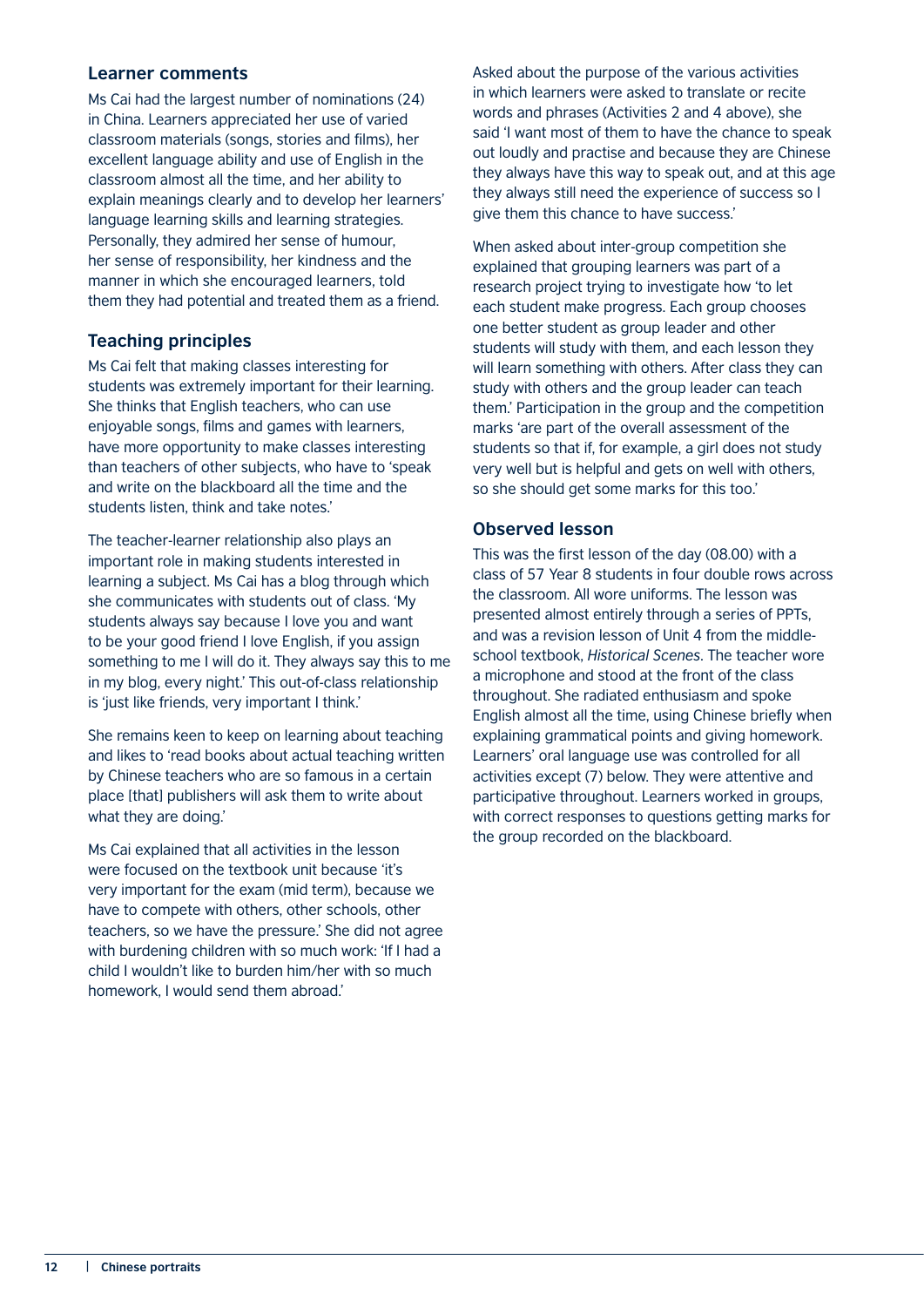#### **Outline**

The class began and ended with classical music (Für Elise) and all students rose to exchange 'good mornings' with the teacher.

- **1.** 'Who am I?' The teacher called a learner to the front and whispered an identity. Students asked a very limited range of questions to identify.
- **2.** Students read out words and phrases from the PPT and translated English to Chinese and Chinese to English.
- **3.** Students in groups were asked to retell a story (from the textbook) using words and phrases given on the PPT.
- **4.** Students chorused recitation of the completed story from PPT.
- **5.** Grammar exercises from handout. MCQs of present perfect versus simple past (the teacher reminded them of the differences in Chinese). This exercise was chosen because it is part of the senior middle school entrance exam. Learners completed individually and then checked answers with each other.
- **6.** Present boxes. PPT with wrapped boxes. Learner groups chose a box – inside were three grammar/translation questions for them to answer. Students became very involved here; keen to answer. The teacher varied marks according to their performance.
- **7.** Students in pairs retold a story (from the textbook) using cue words on the board. Some 'free' language use here.
- **8.** Recap: what have we learned? Words and phrases and grammar and retelling of the story from the textbook using words on the board.

Homework: revise again and write a story.

#### **Video extracts**



The first extract shows the formal start to the class and the outline of what is to come. The second shows some of stages 4–6 above. It begins with a chorused repetition of the reading text from the unit (to give the learners a sense of successful speaking), then a brief recap of past simple and present perfect (in Chinese) and ten multiple-choice grammar exercises on a handout for individual completion. The teacher moves round the class helping as necessary. Answers are then given orally with points for correct answers put on the board next to the speaker's group number. The beginning of Stage 6 (present boxes) looks as if it is going to be something quite different, however when the boxes are opened…!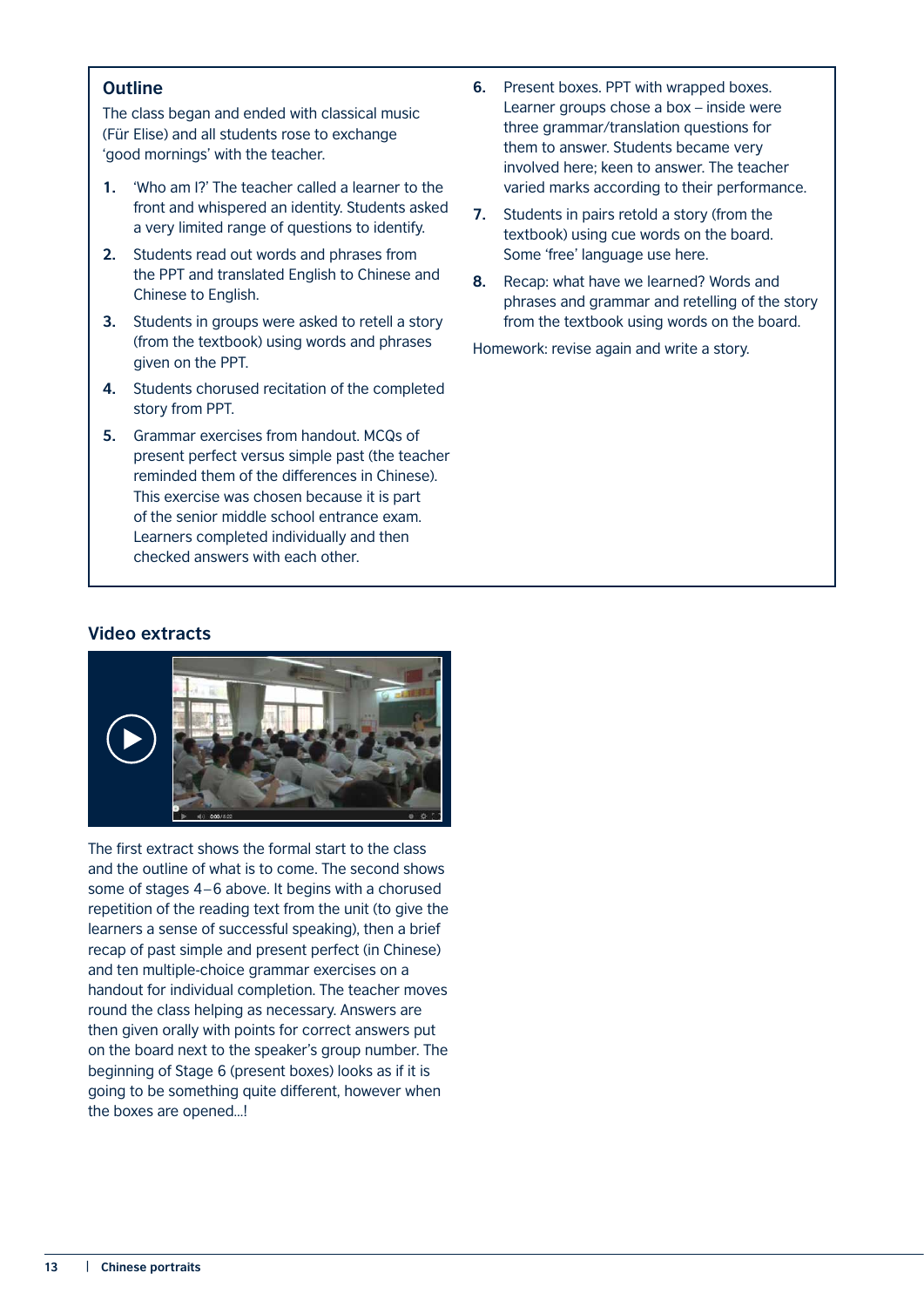### <span id="page-17-0"></span>**Similarities and differences between observed classes**

The Chinese and Indonesian learner survey responses reported on previously (see Lamb and Wedell, British Council Report #1) suggested that learner exposure to inspiring teachers with similar characteristics resulted in similar changed feelings about learning English and similar personal efforts to learn English outside the classroom. We thus initially assumed that we would see teachers and learners behaving in broadly similar ways in inspiring teachers' classrooms in Guangzhou and Jakarta. This was categorically not so.

In contrast to Indonesian classrooms, classes in China were more teacher-fronted, more teacher-controlled, more competitive and more grammar-focused. The activities in Chinese classes were based around a narrower range of materials and provided fewer opportunities for learners to make personal choices about their use of language. Even the most nominated Chinese teacher, while a very able classroom and activity manager and clearly a dedicated teacher who had good relationships with learners, strictly controlled all learner behaviour and language use within her classroom. While the atmosphere in all the classes we visited was warm and positive, the Indonesian classrooms were much more relaxed; for example, students could come and go almost at will, and they could make comments without putting up their hands. The teachers clearly felt the need to make their lessons entertaining, and one important way to do that was through developing learners' ability to use the language in communication.

Reasons for these differences are complex. However, we believe that many of them derive from the different political and social contexts within which English is taught in the two countries. China is an ethnically and socially more homogenous nation than Indonesia and the Chinese education system remains more centralised. Both of these lead to a more unitary set of educational norms and expectations. As a country where most urban dwellers have only one child, Chinese parents have high aspirations, and competition among learners is intense. English today has a major role in the education system, and within economically and socially developed areas like Guangzhou English exams have huge influence over a learner's educational progression from primary to junior secondary to senior secondary to university. The learners take externally devised exams once or twice each term, and their results are closely scrutinised by learners, parents, school heads, and district educational administrators. Teachers are of course aware of the importance of exam

success – for their learners, their schools, and their own professional progress. Thus, despite national curriculum reforms which promote task-based approaches to the teaching of English at secondary level, and the provision of supporting textbooks, the fact that exams throughout schooling still focus largely on reading comprehension, grammar and vocabulary means that most of the limited teaching time available continues to focus on what is likely to be assessed (Hu, 2005; Qi, 2004 and 2005; Wei, 2010).

By contrast, the recent decentralisation of the Indonesian education system (Björk, 2004) has handed greater autonomy to schools, and Indonesian teachers confident of their head teacher's approval feel free to innovate with new methods, including passing on more autonomy to learners. Indonesian teachers in the capital city have also probably had much more exposure to Western educational ideas than their counterparts in Guangzhou, through books, in-service training and more recently the internet. In fact the general openness of Indonesia to outside influence may help explain the strong emphasis on skills development, especially speaking, which the teachers believe to be an important motivator – in reality, young Indonesians may have no more opportunities to use English in daily communication than young Chinese, but they may more readily identify with global youth cultures for which competence in English is an important criterion of membership in the global community (Lamb, 2004).

The teachers did have some features in common. They were all conspicuous for their enthusiasm about their job. They also shared a number of teaching principles. For example, all considered developing and maintaining good, personal relationships with their learners, both in and outside the classroom, to be a critical feature of their role. Teachers in two portraits referred to frequent out-ofclass interactions with their learners through social media. Most teachers mentioned the importance of enabling learners to become interested in English: they believed that providing multiple opportunities for learners to celebrate success could support the formation and consolidation of learners' realisation that learning English is both possible and interesting. Grouping learners together was also common to all teachers, though while Indonesian teachers emphasised the motivational benefits of working together, those in China stressed the more tangible benefits for learning of encouraging learners to collaborate in mixed ability groups.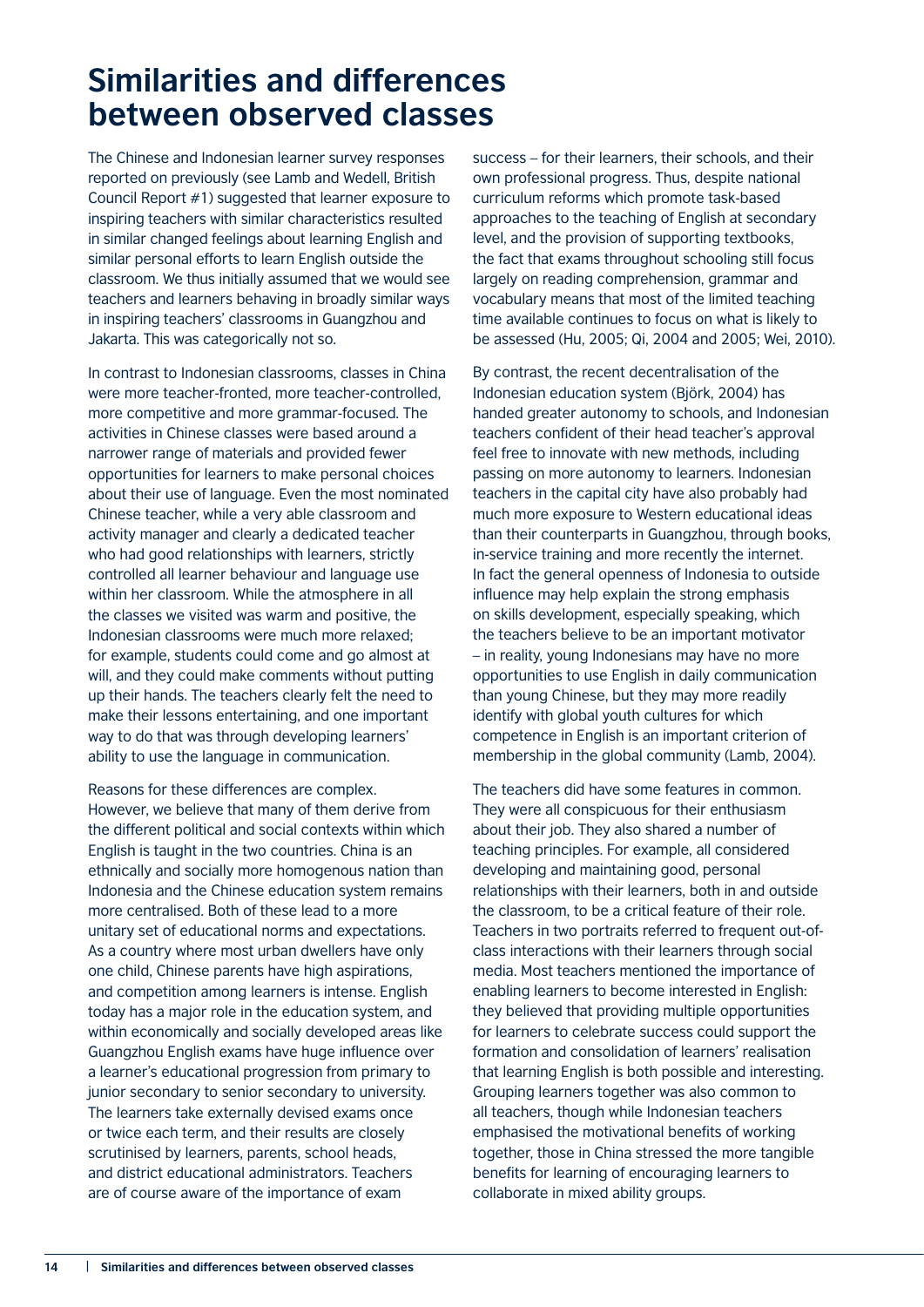## <span id="page-18-0"></span>**Conclusions**

Given these similarities and differences, is it possible to make any broad generalisations about the nature of inspiring language teaching which might be useful for teachers and their trainers? We believe the findings of this phase of our research project, building on those from Phase 1 (see Lamb and Wedell, 2013), allow us to assert with reasonable confidence that:

- **1.** Inspiring teachers are themselves inspired. Despite their many differences, what our seven observed teachers had in common was a strong personal commitment to teaching. Their interviews and lessons demonstrated to us that they cared about doing their job well: they cared about their subject, and about how to convey it to their learners so that they cared too. Of course teachers will show this care in many ways – in the video extracts we see Ms Wang explaining the finer points of attributive clauses to her learners in the same animated way as a basketball coach might talk to his players during a 'time out; in another extract we see Ibu Endah sitting calmly at her desk while a pair of students present to the rest of the class, making notes on their performance so she could give feedback later. As Csikszentmihalyi (1997) writes, 'If a teacher does not believe in his job, does not enjoy the learning he is trying to transmit, the student will sense this and derive the entirely rational conclusion that the particular subject matter is not worth mastering for its own sake.' (p. 77).
- **2.** Inspiring teaching will always be shaped by its particular context. This is because, contra to popular belief, inspiring teachers are usually made, not born, and their skills will be honed through many years of deep reflection on experience in particular classrooms and institutions. All our teachers talked knowledgeably about their learners, yet also gave the strong impression that they were still learning about them too. Of course inspiration will always be unpredictable – individuals can be inspired by any kind of experience, even a negative one. But in order to maximise the chances of the greatest number of pupils being inspired over a course, teaching has to be crafted to suit those particular learners.
- **3.** Teacher education courses, both pre-service and in-service, should pay more attention to the social aspects of classroom learning, especially the importance of establishing good personal relations. That language learners judge a good language teacher as much by their personal as their professional characteristics has been noted in the East Asian region previously – through research with Chinese learners (Cortazzi and Jin 1996) and those in Korea (Barnes and Lock 2013) – as well as in Europe (Borg, 2006), and for Dörnyei (2001), 'appropriate teacher behaviours and a good relationship with students', along with healthy class dynamics, are essential 'preconditions [that] must be in place before any further attempts to generate motivation can be effective' (p. 31). As an aspect of their care, our observed teachers all stressed the importance of treating learners well and seeing the person behind the learner, and perhaps language classrooms afford greater opportunities than other subject classrooms for the kind of communicative interaction that leads to positive class relationships and mutually affirmed identities (Ushioda, 2011). But even then we must acknowledge possible cultural differences in what a positive relationship is: our own evidence suggests that a Chinese teacher might express their care through attending closely to students' grammatical output, for example, while an Indonesian teacher may win their learners' hearts through their sense of humour. Contextually sensitive teacher educators will be aware of what matters in their own setting. Such awareness needs to be reflected in the design of their own courses, to emphasise the personal qualities and social relationships that underlie effective teaching as well as the professionally recognised pedagogic knowledge and skills.